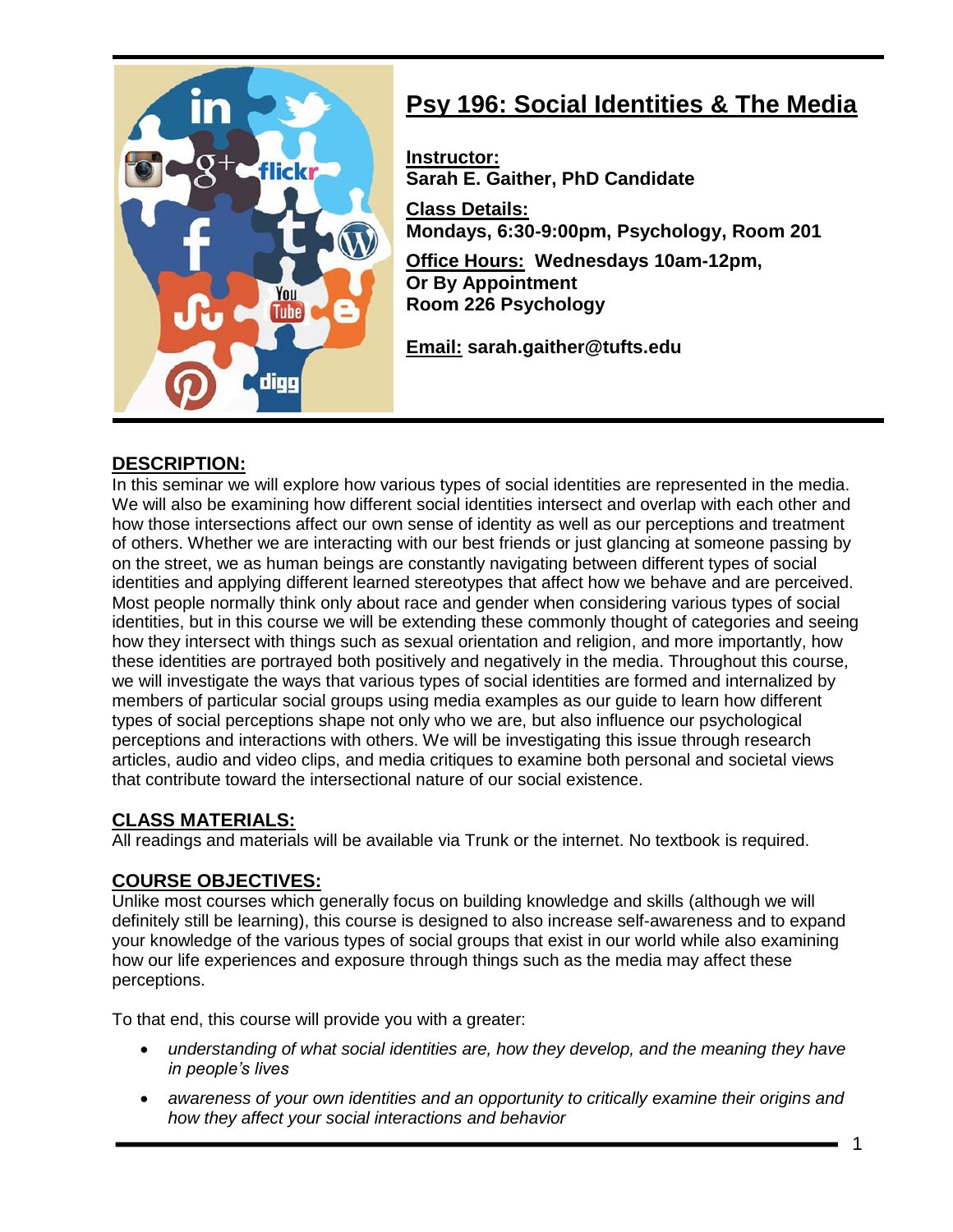- *knowledge concerning stereotypes of various groups, how they are formed, how they impact people's lives, and how they can be reduced*
- *chance to engage in honest and meaningful dialogue with classmates across and within various social groups and identities*

#### **COURSE REQUIREMENTS:**

This course requires that you read a few articles and/or a few videos or audio clips and post two discussion questions every week. You are to come to class ready to participate in discussions. You can expect discussions to highlight important aspects of the assignments, but also to present some information not covered directly in the assignments. Each of you will also be assigned in pairs to lead one discussion during the semester. You will also have two short papers, one in-class presentation, and a final paper. There will not be a final exam in this class (hooray!).

I encourage you all to come and visit me during my office hours as well. I get pretty bored sitting there waiting to see if students want to chat, so come on by!  $\odot$ 

#### **GRADING:**

The final grade for this course will be based on the total number of points you **earn** on participation, leading discussion, two papers, one presentation, and a final paper.

Your grade will be calculated using the scale below:

 **Points**—*Discussion Leading* **50 Points**—*Class Participation* **Points**—*Paper 1* **Points**—*Paper 2* **Points**—*Presentation* **100 Points**—*Final Paper*

#### **350 Points Total**

**PARTICIPATION: (50 points)** Students are expected to attend and actively participate in class. The quality of the discussions and, to some extent, the quality of this course, will depend in large part on your reading and processing of the assigned material prior to class and your willingness to engage with the course material in class discussions. To help with your preparation for the discussions, you will be asked to post two thought-provoking questions each week on Trunk by Sunday at 11:00am based on the assignments for that week. I will use these questions to help shape the class each week. You are also expected to verbally contribute in class, and your participation grade will be based off of your participation in both the online and in-class formats.

**DISCUSSION GUIDELINES:** I know that everyone is not comfortable talking about things such as race, but I do think it is really important for people to learn how to talk about these types of issues and topics, hence why I have this class  $\odot$  For this reason, it is essential that our classroom be a place where everyone feels comfortable expressing their thoughts without fear of being judged. I expect all of my students to be respectful of the widely varied experiences and backgrounds presented in the classroom and you can definitely expect the same level of respect from me. Disrespect or discrimination on any basis, including but not limited to ethnicity, sex, sexual orientation, physical ability, class, religion, or value system, will simply not be tolerated, but since all of you signed up for this class, I'm guessing that shouldn't be a problem. That being said, if someone (even me!) says something that you find offensive, try to do your best to find a way to express how you feel in a constructive manner in class or set up a time with me outside of class.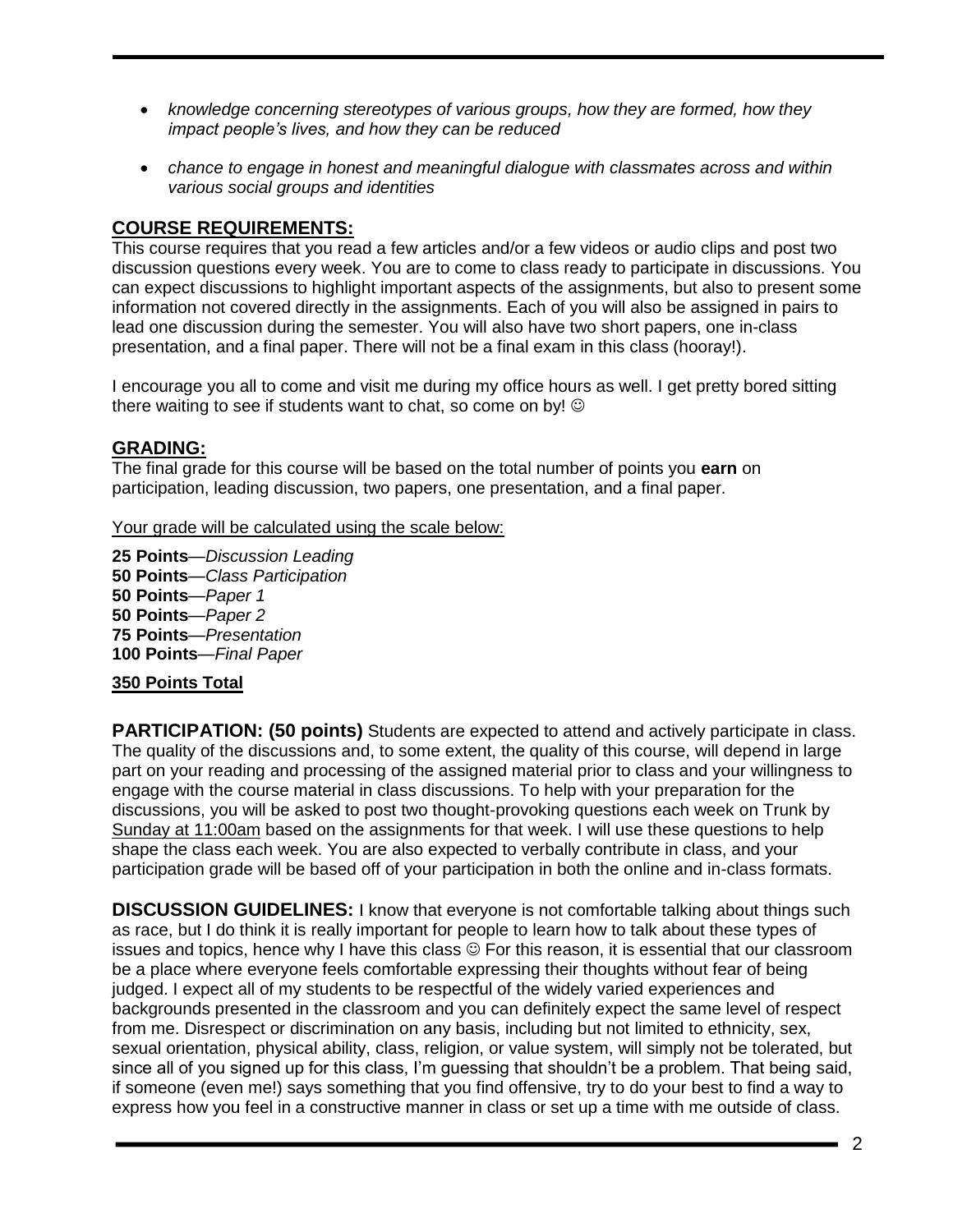**DISCUSSION LEADING: (25 points)** You will work in pairs and lead one discussion session during the semester based on the assignments and theme for that week. You and your partner will need to find supporting media examples to support your discussion questions and to spark group conversation in the class.

**PAPERS: (50 points each)** There will be two personal essays due during the semester, one concerning your gender identity and one concerning your racial/ethnic identity. These essays are a chance for you to reflect on those social identities while also giving you a chance to think about other alternative perspectives. These essays will be 4-5 pages (double-spaced, Times New Roman, 12 pt. font, 1-inch margins) and should be well-written and integrate some of our assignments and/or class discussions. Any paper turned in after the deadline will be penalized 2 points per day that it is late. There will be no extensions.

**PRESENTATION: (75 points)** Working in pairs, you will create a presentation using whatever media formats of your choosing (ads, commercials, newspapers, music, videos, social media, etc.) and come up a with a unique theme regarding how media affects some type of social perception. Please prepare a 20 minute presentation and there will be a 5 minute question and answers session afterwards. You will need to approve your topic with me in advance to ensure groups do not overlap too much.

Here are some sample themes to get you thinking:

Positive Effects Stemming from the Media, Children's Media and Its Effects on Gender Socialization, Music and Racial Stereotypes, Images of Women in the Media, How The World Perceives Americans Through Our Media, Political Advertisements During Elections, How the News Affects Views of Religious Groups, How Ads Are Changed to Target Specific Groups, etc.

**FINAL PAPER: (100 points)** This will be a written version of the presentation you give in class to explain in writing your analysis or critique of the media theme of your choosing. This will be turned in individually and will be due by Friday, December  $13<sup>th</sup>$  at 5:00pm via Trunk. This paper should be 8-10 pages long (double-spaced, Times New Roman, 12 pt. font, 1-inch margins) and include at least 5 references outside of assigned class materials to support your claims.

# **ACADEMIC HONESTY:**

Plagiarism occurs more often than people think. It is not merely submitting someone else's work as your own or copying off someone else in the class. It also happens when you do not use proper citation. If you are unsure about proper citation procedures please ask. Anyone suspected of cheating or plagiarism will be subject to a failing grade as well as further administrative sanction.

#### **ABSENCES AND LATE ASSIGNMENTS:**

Late assignments will not be accepted without prior arrangements. Additionally, please show up to class on time. If I am on time then you should be too. We are all busy people. It is never really okay to leave class early or skip class especially since participation is a part of your grade, but that being said, since this class is small, please let me know if you will be leaving early or will be absent since that is just the nice thing to do  $\odot$ 

# **LEARNING DISABILITIES:**

If you have a diagnosed condition or disability that causes difficulty with learning in the classroom or completing assignments please see me as soon as possible and provide documentation if it is available. I will do whatever I can to accommodate your needs. According to University policy, it is the student's responsibility to notify me of any special needs and all information regarding disability will be kept strictly confidential.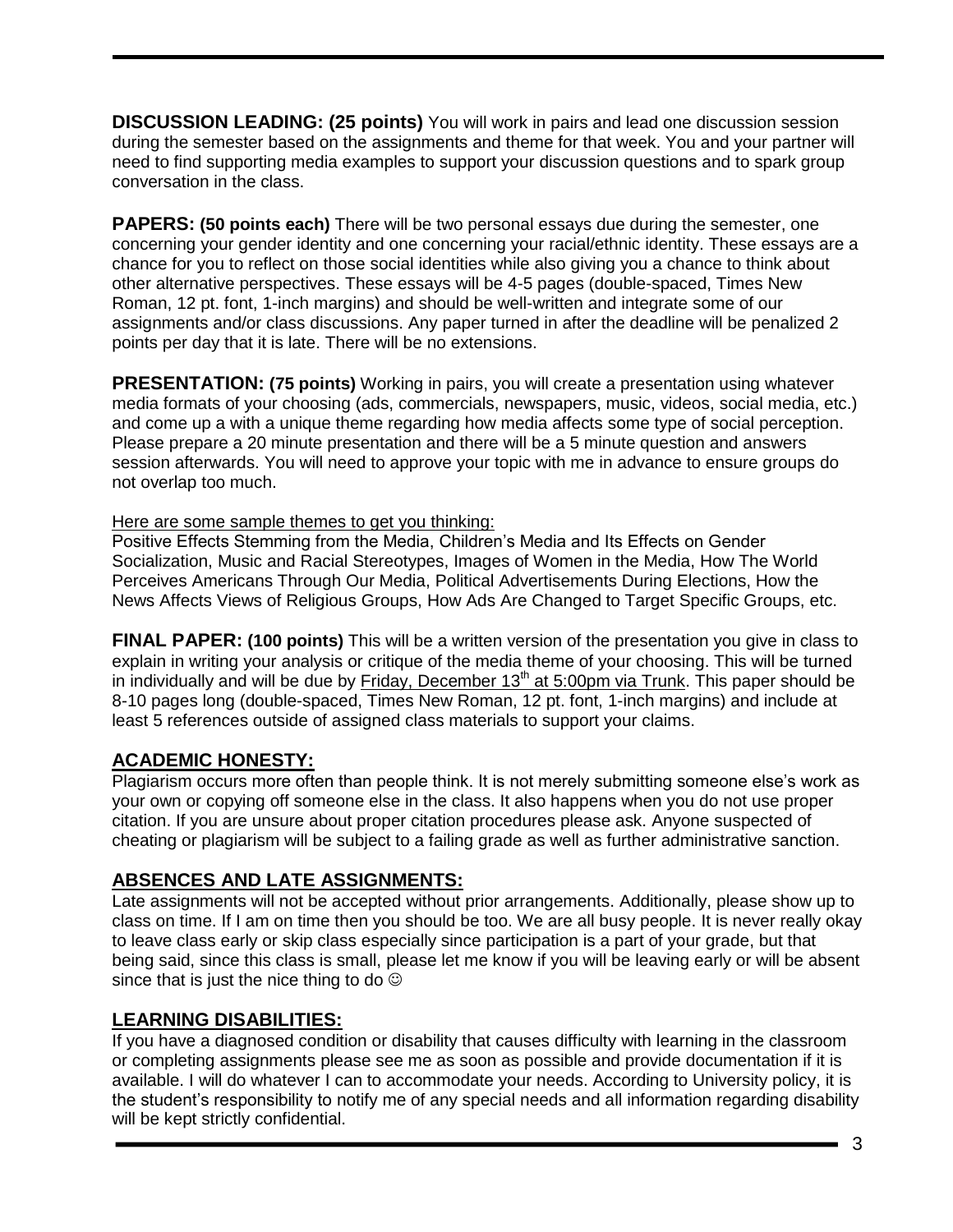# **CALENDAR OF ASSIGNMENTS**

#### **Week 1—INTRODUCTION TO CLASS, DISCUSSION DATE SELECTIONS Monday, September 9th**

#### **WEEK 2—INTRO TO MEDIA ANALYSIS**

#### **Monday, September 16th — Paper Assignment #1 Discussed**

*Read:* Media Literacy Project: Introduction to Media Literacy.

*Watch:* Blakley, J. (2010). Social media and the end of gender. TED Talk. And read viewer comments.

[http://www.ted.com/talks/johanna\\_blakley\\_social\\_media\\_and\\_the\\_end\\_of\\_gender.html](http://www.ted.com/talks/johanna_blakley_social_media_and_the_end_of_gender.html)

*Read:* Questions for Media

And find one form of media and answer each question from that handout. Bring those answers to class and a print out of the media or have the link accessible for us to use in class.

# **WEEK 3—POSITIVE EFFECTS OF THE MEDIA**

#### **Monday, September 23rd**

*Read:* Miller, C.C. (2010). Social networking a lifeline for the chronically ill. *New York Times.*

*Read:* Kraidy, U.S. (2002). Sunny days on Sesame Street? Multiculturalism and resistance postmodernism. *Journal of Communication Inquiry*, *26*, 9-25.

*Read:* Levs, J. (2012). No more dumb old dad: Changing the bumbling stereotype. *CNN*. See images of dads in media here:<http://www.cnn.com/2012/06/12/living/dumb-dad-stereotype>

*Read:* Duck, J.M., Terry, D.J., & Hogg, M.A. (1995). The perceived influence of AIDS advertising: Third-person effects in the context of positive media content. *Basic and Applied Social Psychology*, *17*, 305-325.

#### **WEEK 4—GENDERED MEDIA**

#### **Monday, September 30th —PAPER #1 DUE VIA TRUNK BY 5:00pm**

*Watch:* Miss Representation Trailer:<http://vimeo.com/28066212>

*Read:* Brooks, D.E., & Hébert, L.P. (2006). Gender, race and media representation. In B. Dow & J. T. Wood (Eds.), *Handbook of gender and communication* (pp. 297–317). Thousand Oaks, CA: Sage.

*Read:* Coltrane, C., & Messineo, M. (2000). The perpetuation of subtle prejudice: Race and gender imagery in the 1990s television advertising. *Sex Roles, 42,* 363-388.

*Read:* Culp, R. (2013). How the mainstream media exploits "science" to reinforce gender stereotypes. ThinkProgress.com

# **WEEK 5—PORTRAYALS OF SEXUAL ORIENTATION**

#### **Monday, October 7th**

*Read:* Peplau, L.A., & Garnets, L. (2000). A new paradigm for understanding women's sexuality and sexual orientation. *Journal of Social Issues, 56,* 329-350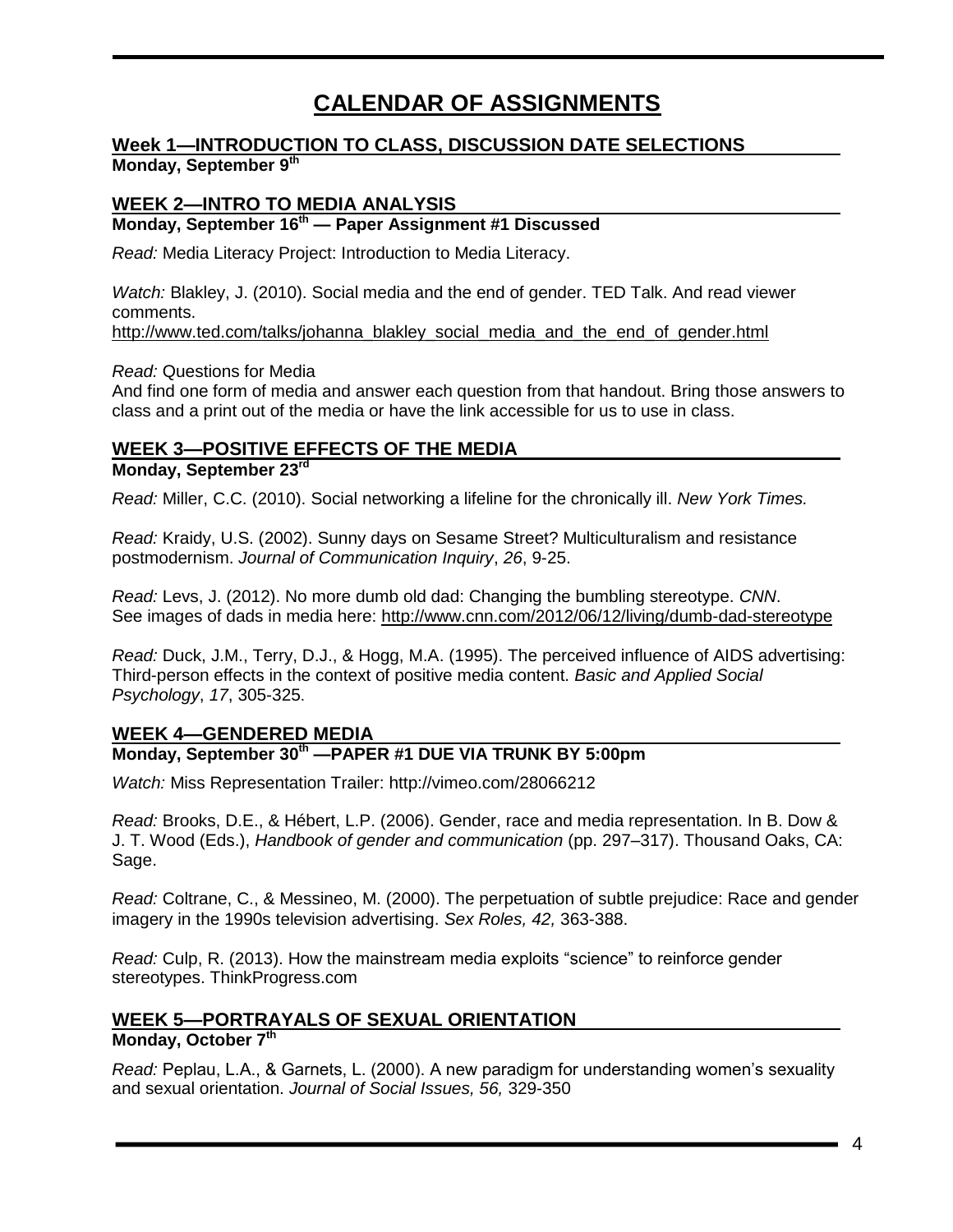*Read:* France, D. (2007). The science of gaydar. *The New Yorker.* 

Watch: Wright, T., (2012). Fifty shades of gay. TED Talk. And read viewer comments. [http://www.ted.com/talks/io\\_tillett\\_wright\\_fifty\\_shades\\_of\\_gay.html](http://www.ted.com/talks/io_tillett_wright_fifty_shades_of_gay.html)

*Read:* Stelter, B. (2012). Gay on TV: It's all in the family. *New York Times.* (and read through the reader comments) [http://www.nytimes.com/2012/05/09/business/media/gay-on-tv-its-all-in-the](http://www.nytimes.com/2012/05/09/business/media/gay-on-tv-its-all-in-the-family.html)[family.html](http://www.nytimes.com/2012/05/09/business/media/gay-on-tv-its-all-in-the-family.html)

*Read:* Levina, M., Waldo, C.R., & Fitzgerald, L.F. (2000). We're here, we're queer, we're on TV: The effects of visual media on hetereosexuals' attitudes toward gay men and lesbians. *Journal of Applied Social Psychology, 30,* 738-358.

#### **WEEK 6—THE ROLE OF RACE IN THE MEDIA Tuesday, October 15th (MONDAY SCHEDULE)—Paper Assignment #2 Discussed**

*Read:* Monk-Turner, E., et al. (2010). The portrayal of racial minorities on prime time television: A replication of the Maestro and Greenberg study a decade later. *Studies in Popular Culture, 32,* 101-114.

*Read:* Sommers, S.R., Apfelbaum, E.P., Dukes, K.N., Toosi, N., & Wang, E.J. (2006). Race and media coverage of Hurricane Katrina: analysis, implications, and future research directions. *Analyses of Social Issues and Public Policy, 6,* 1-17.

*Read:* Vittrup, B., & Holden, G.W. (2011). Exploring the Impact of Educational Television and Parent–Child Discussions on Children's Racial Attitudes. *Analyses of Social Issues and Public Policy*, *11*, 82-104.

*Listen to:* Podcast: Does the media cause racism, or does it simply report it? [http://www.youtube.com/watch?v=b9\\_woWgbBF0](http://www.youtube.com/watch?v=b9_woWgbBF0)

#### **WEEK 7—BEING MULTIRACIAL IN AMERICA Monday, October 21st**

*Read:* Saulny, S. (2011). Black? White? Asian? More young Americans choose all of the above. *New York Times.*

*Read:* Shih, M., & Sanchez, D.T. (2009). When race becomes even more complex: Toward understanding the landscape of multiracial identity and experiences. *Journal of Social Issues, 65*, 1-11.

*Read:* Thornton, M. C. (2009). Policing the Borderlands: White‐and Black‐American Newspaper Perceptions of Multiracial Heritage and the Idea of Race, 1996–2006. *Journal of Social Issues*, *65*(1), 105-127.

*Listen to and read:* Roth, A. (2013). Checking more than one box: A growing multiracial nation, *NPR*. [http://www.npr.org/blogs/codeswitch/2013/05/12/183430945/checking-more-than-one-box-a](http://www.npr.org/blogs/codeswitch/2013/05/12/183430945/checking-more-than-one-box-a-growing-multiracial-nation)[growing-multiracial-nation](http://www.npr.org/blogs/codeswitch/2013/05/12/183430945/checking-more-than-one-box-a-growing-multiracial-nation)

*Read*: Elliot, S. (2013). Vitriol online for cheerios ad with interracial family. *New York Times. And Watch:* Kids react to controversial cheerios commercial. <http://www.youtube.com/watch?v=VifdBFp5pnw>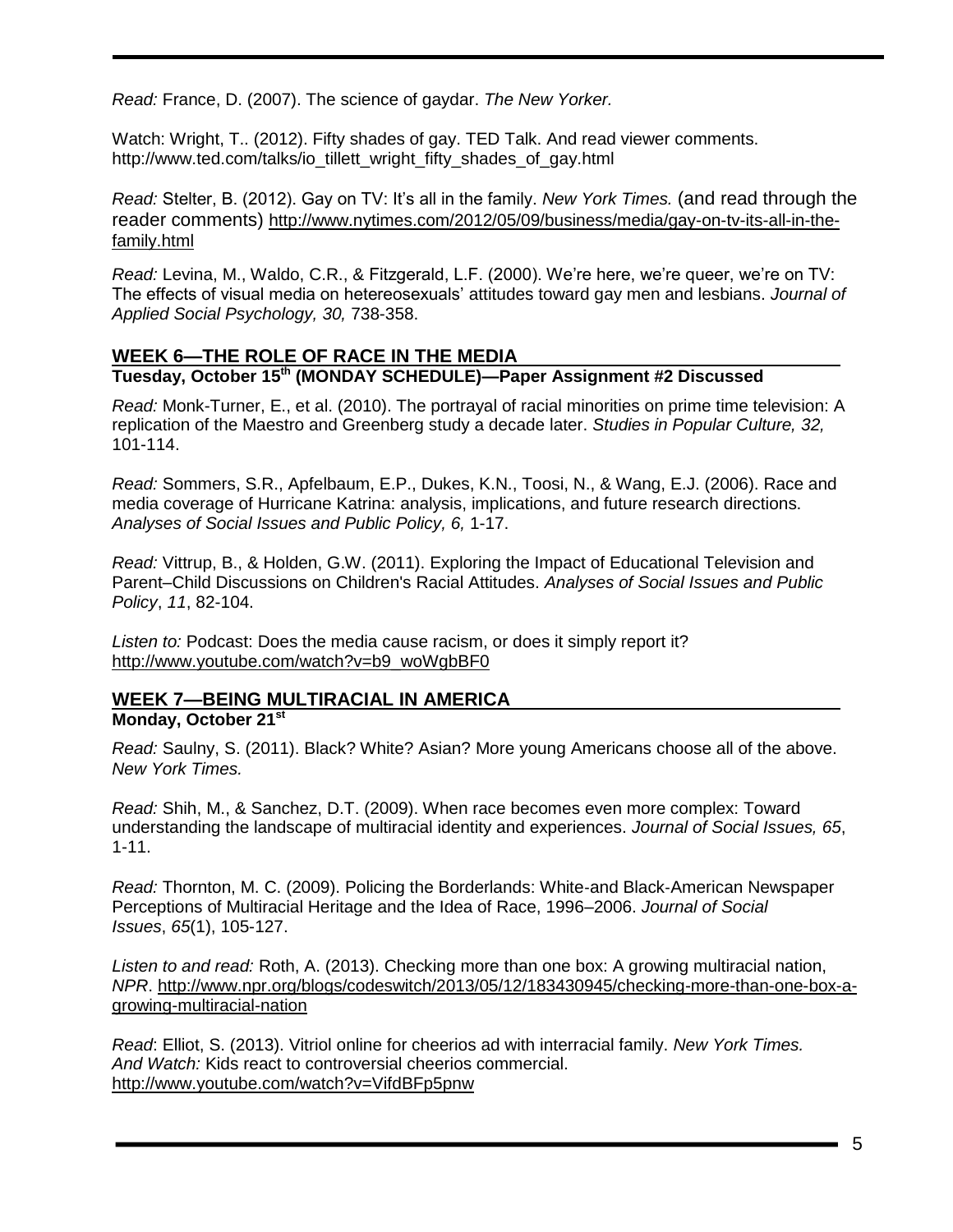#### **WEEK 8—HOW SOCIOECONOMIC STATUS IS PERCEIVED Monday, October 28th— PAPER #2 DUE VIA TRUNK BY 5:00pm**

*Read:* Bullock, H.E., Fraser Wyche, K., & Williams, W.R. (2001). Media images of the poor. *Journal of Social Issues*, *57*, 229-246.

*Read:* Krizay, Lauren M. (2011). Begging for change: A comparative analysis of how the media frames domestic and international poverty. *Student Pulse, 3*, 1-12.

*Read:* Woods, T.A., Kurtz-Costes, B., & Rowley, S.J. (2005). The development of stereotypes about the rich and poor: Age, race, and family income differences in beliefs. *Journal of Youth and Adolescence*, *34*, 437-445.

*Watch:* What Would You Do? Helping a Homeless Man. <http://www.youtube.com/watch?v=-IhGSCC3LlI>

#### **WEEK 9—RELIGION REPRESENTATIONS**

#### **Monday, November 4th**

*Read:* Toosi, N., & Ambady, N. (2011). Ratings of essentialism for eight religious identities. *International Journal for the Psychology of Religion, 1,* 17-29.

*Read:* Ysseldyk, R., Matheson, K., & Anisman, H. (2010). Religiosity as identity: Toward an understanding of religion from a social identity perspective. *Personality and Social Psychology Review, 14*, 60-71.

*Read:* Hoover, S. (2008). Media and religion. The Center for Media, Religion and Culture. University of Colorado, Boulder, 1-20.

Listen to: Cox, T. (2010). Black atheists say non-belief means cultural outsider, *NPR.* <http://www.npr.org/templates/story/story.php?storyId=127239913>

#### **WEEK 10—OTHER STIGMATIZED SOCIAL GROUPS IN THE MEDIA Monday, November 18th**

*Read:* Haller, B., Dorries, B., & Rahn, J. (2006). Media labeling versus the US disability community identity: a study of shifting cultural language. *Disability & Society*, *21*, 61-75.

*Listen to:* Cohen, A. (2011). Big, fat stereotypes play out on the small screen, *NPR.* <http://www.npr.org/2011/08/08/138958386/big-fat-stereotypes-play-out-on-the-small-screen>

*Read and Watch:* Dwarf family combats stereotypes. *The Today Show.* [http://www.today.com/id/18020547/ns/today-today\\_books/t/dwarf-family-combats](http://www.today.com/id/18020547/ns/today-today_books/t/dwarf-family-combats-stereotypes/#.Uhq4ApLVCSo)[stereotypes/#.Uhq4ApLVCSo](http://www.today.com/id/18020547/ns/today-today_books/t/dwarf-family-combats-stereotypes/#.Uhq4ApLVCSo)

*Read:* Wiseman, D.B. (2010). Perceptions of a tattooed college instructor. *Psychological reports, 106,* 845-850.

**WEEK 13—CLASS TBD Monday, November 25th**

.

**WEEK 14 & 15—STUDENT PRESENTATIONS (3-4 Groups Each Day) Monday, December 2nd & Monday December 9th**

**Friday, December 13th: FINAL PAPER DUE VIA TRUNK BY 5PM**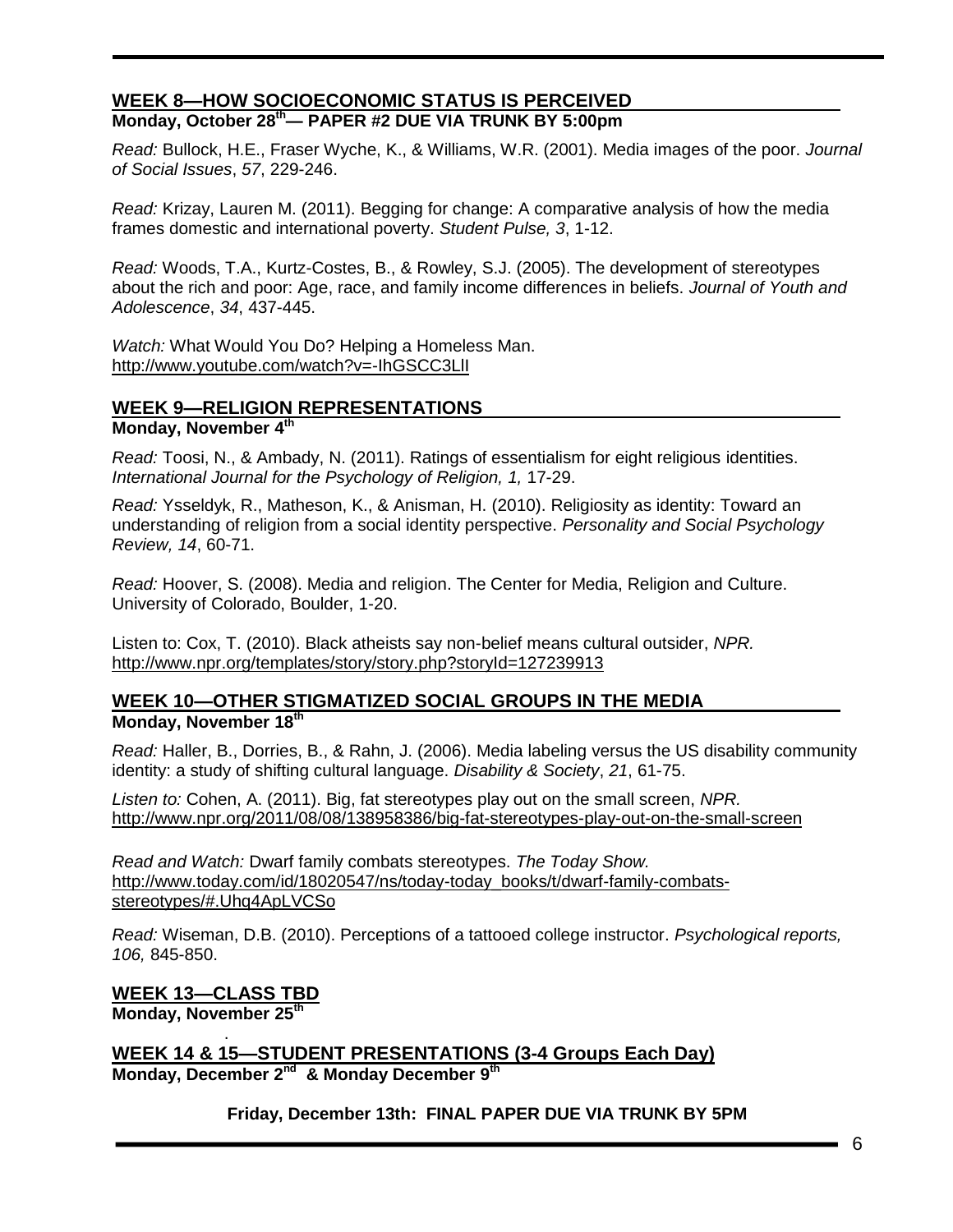#### **IN-CLASS ACTIVITY SAMPLE**

#### **Activity: Intersectionality of Race and Gender**

**Purpose:** This activity will be used as a way to get students to learn about how various identities such as race and gender can overlap, intersect or influence each other. This could be used in a variety of classes to help make students aware of the thoughts they have about various types of groups or identities, but for the purpose of this class, this task will be used as a transition activity from our focus on racial identities to gender identities.

**Task:** Pre-print out on small pieces of paper the words "Black People," "Black Women," and "Black Men." Depending on how large your class is, divide the class into three groups, and give each group one of the pre-printed pieces of paper and tell them not to open it until you tell them to. It is important that the other groups do not know what all of the pre-printed pieces of paper say—they should only know what their group has been assigned. If your class is larger, you should print extra copies of the words and just make sure there are an even number of groups representing each of the three options.

Next, you will tell the class that each group has a piece of paper of a different group of people and that they will have 5 minutes to come up with a list of traits that you think that group possesses. Be sure to tell them that is okay to include stereotyped traits to ease any students who may feel uncomfortable by saying this task is trying to come up with lists that most people think of when they think of the following groups.

After time is up, ask for a representative from each group to write up on the board the terms that their group came up with. This is when the class will find out that the three topics only differed by the word people, women, or men. Once the lists are put up on the board, then guide the students through a discussion looking at the similarities and differences between the three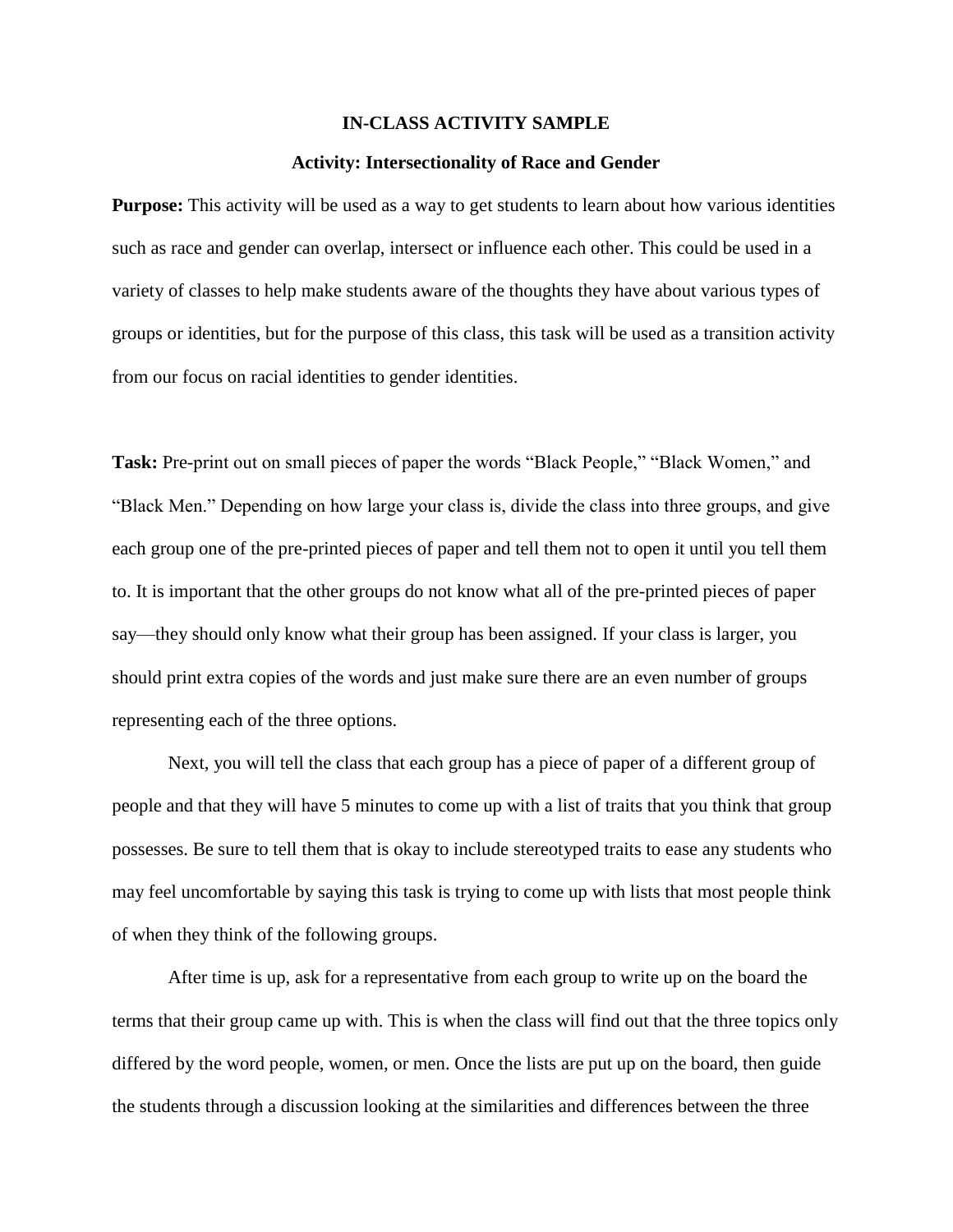lists. Hopefully what you should find is that a lot of the traits listed in the Black People and Black Men list should be similar and the Black Women should differ the most from the other two, which would show to students that often times the default identity we think of when thinking of racial groups is actually men.

#### *Possible discussion questions to use during this task:*

- What similarities and differences do you see between these three lists?
- What do you think caused these similarities and differences to appear?
- Have any of you thought about men being the default gender group before?
- Do you think that this trend would work with same way with all racial groups? Why or why not?
- Do you think that if we did this task in groups that were segregated by gender we would get different results? Why or why not?
- What does this task show us about the importance of gender as it relates or intersects with race?
- Are there ever moments when race and gender don't intersect? Or do you think that this intersectionality works differently based on whether you are a man or a woman?
- Have any of you ever experienced a time in which you felt your gender and race overlapped with each other?

# **BLACK PEOPLE**

# **BLACK WOMEN BLACK MEN**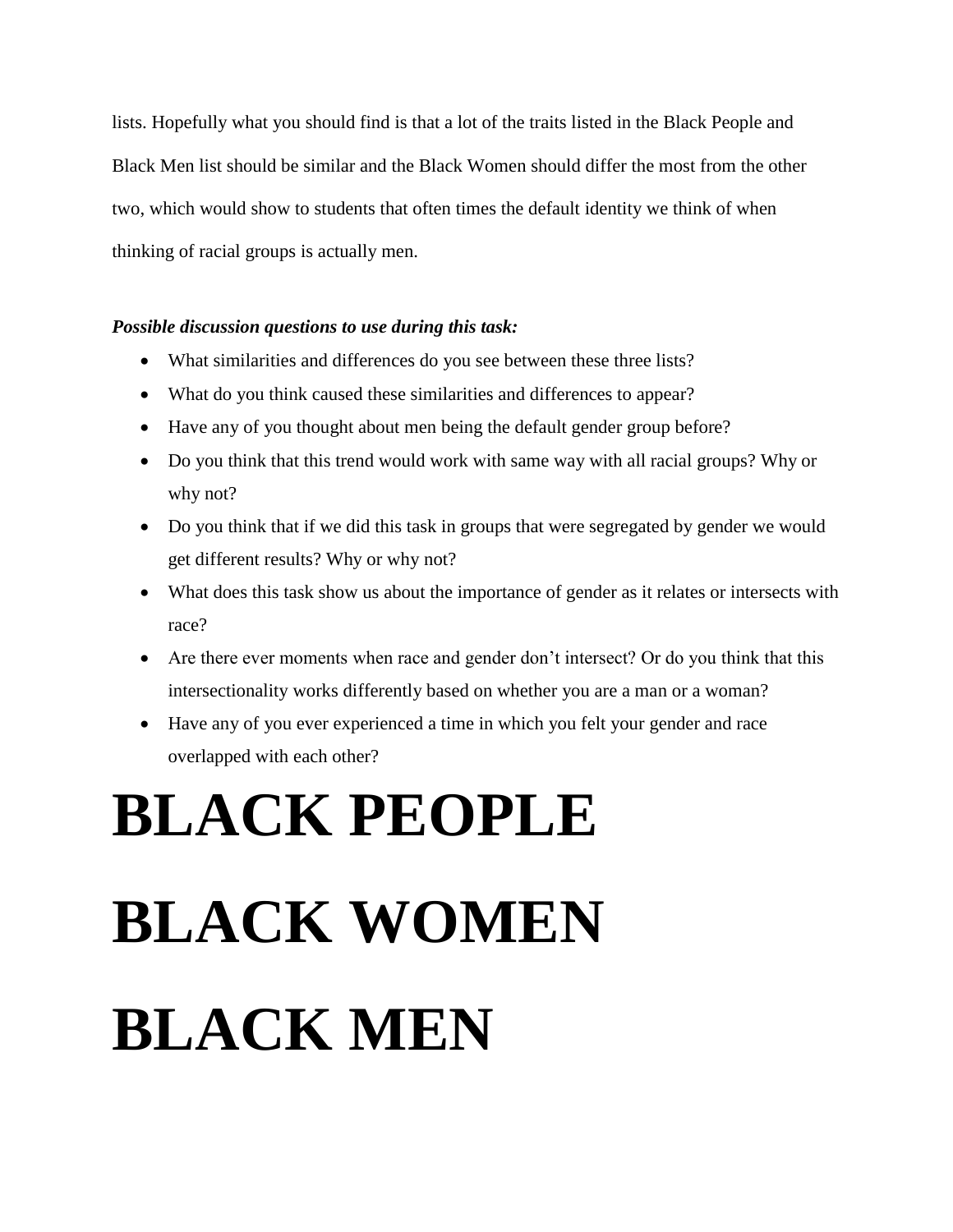#### **Leading Discussion Guidelines**

Across the semester, each of you will work in pairs and lead one discussion session based on the assignments and theme for that week. You should prepare a **1 minute summary** of each of the assigned materials for that week to present to the rest of the class. This should NOT be an in depth, regurgitated summary of the assigned materials since everyone in the class needs to be reading these assignments on their own as well. Your participation grade is separate from your discussion leading grade for this exact reason—to ensure you do all spend time with the assigned materials and come to class prepared to participate in discussions led by your peers.

| SOCIAL MEDIA EXPLAINED                                    |  |
|-----------------------------------------------------------|--|
| TWITER<br>I'M EATING A #DONUT                             |  |
| FACEBOOK<br>I LIKE DONVTS                                 |  |
| THIS IS WHERE<br>FOURSQURE<br><b>EAT DONUTS</b>           |  |
| <b>INSTAGRAM</b><br>HERE'S A VINTAGE<br>PHOTO OF MY PONUT |  |
| YOU TUBE<br>HERE I AM EATING A DON'T                      |  |
| MY SKILLS INCLUDE DONUT EATING<br>LINED N                 |  |
| HERE'S A PONUT RECIPE<br>PINTEREST                        |  |
| NOW LISTENING TO "DONVIS"<br>LAST FM                      |  |
| I'M A GOOGLE EMPLOYER<br>$G+$                             |  |

Additionally, you and your partner will need to find supporting media

examples (i.e., movies, music, news, social media, commercial, print ads, etc.) to support your discussion questions and to spark group conversation in the class. These media examples need to be related to the assigned materials for that week, highlighting some of the assigned materials in media format. In other words, your job is to touch on each of assigned materials and/or themes in some way using media examples so that the class can see how these different identities and perceptions are portrayed in the media itself.

The discussion you lead will be worth 25 points of your grade, and the length of these discussions will vary week by week based on the assigned materials and media exemplars you all find. But be prepared to lead a 20-30 minute discussion at a minimum. Longer discussions are of course strongly encouraged and Powerpoint is not required but a projector will be available if needed.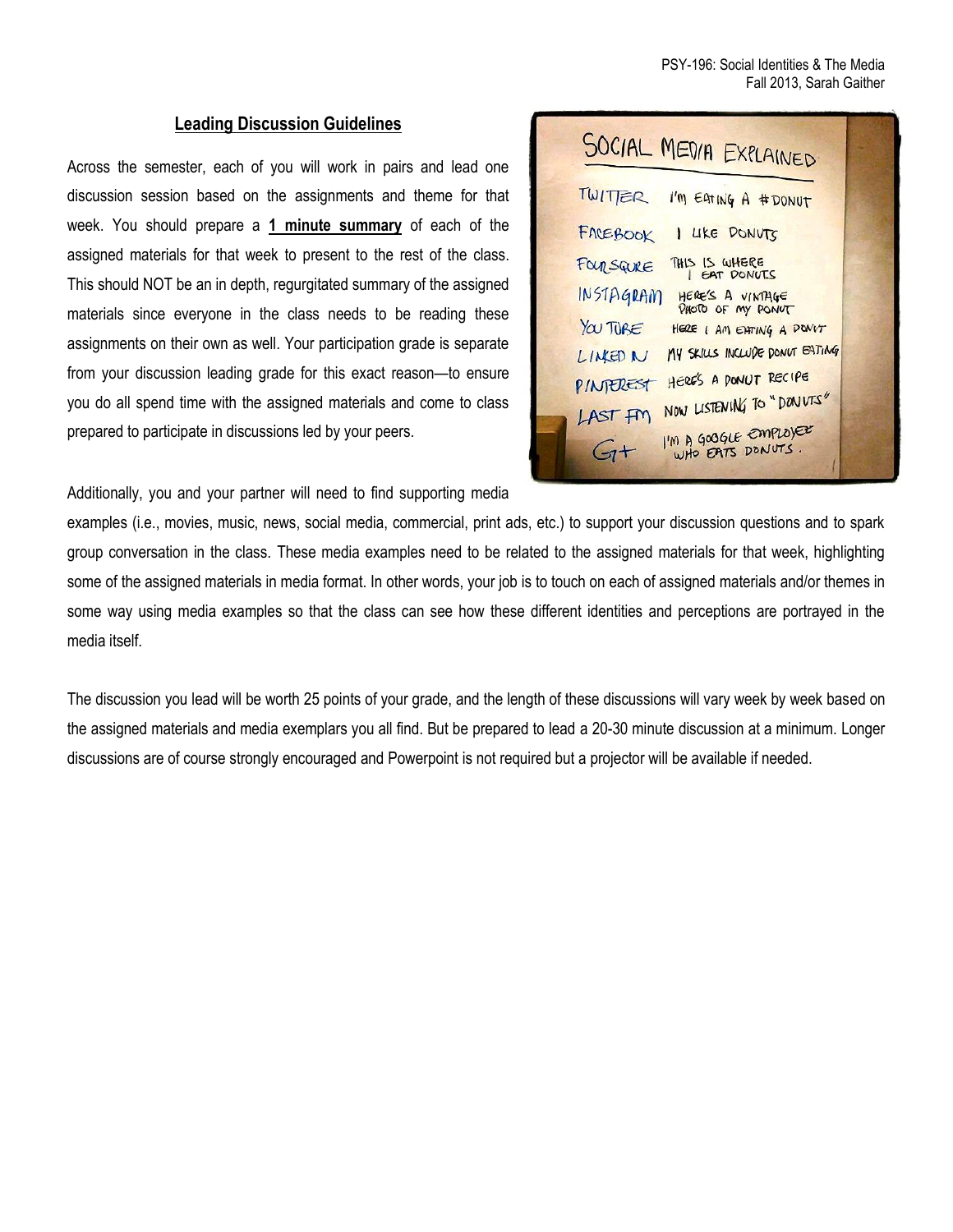#### **Paper 1: How Does Gender Sway Your Perceptions of Media?**



**STEP 1:** Your first task for this paper is to find two media examples associated with your gender. One of these examples should promote positive associations or stereotypes about your gender while the other example should promote negative associations or stereotypes about your gender. Write down some notes, initial thoughts, etc.

**STEP 2:** Next, imagine that you were born the of the gender opposite to what you are now. Looking back at your childhood, your teen years, and however many adults years you have now, in what ways do you think your life would have been different? Different friend choices? Different school or work choices? Different identification choices? Different life goals?

**STEP 3:** With this perspective in mind, re-examine the same two media examples you found from that gender's perspective. You paper will therefore be a comparison piece about how you first viewed these media examples from your gender's perspective to how they may have changed thinking from the opposite gender's perspective. I have provided a list of possible questions for you to consider, but these are only suggestions and you are not limited to them. Your paper should be 4-5 pages, double-spaced, 12 pt. Times New Roman font and it will be worth 50 points of your overall grade. You should turn in your paper via Trunk, electronically only.

#### *Questions to consider*:

*Are your views from the male and female perspective the same? Different? How so?* 

*Did your view of those media examples change when thinking from the opposite gender's perspective? How so? Did you feel more comfortable viewing the media examples from one perspective more than the other? What types of stereotypes did you apply when viewing the media samples and did that vary by gender perspective? Do you think that all people from your gender ingroup would view those media samples in the same manner? Did thinking from the opposite gender change your perceptions of yourself or your own gender identification at all while viewing the media samples?*

*How difficult was it to think from the opposite gender's perspective? And do you think you possibly applied your own stereotypes of that opposite gender when thinking about how your life might be or when viewing the media samples?*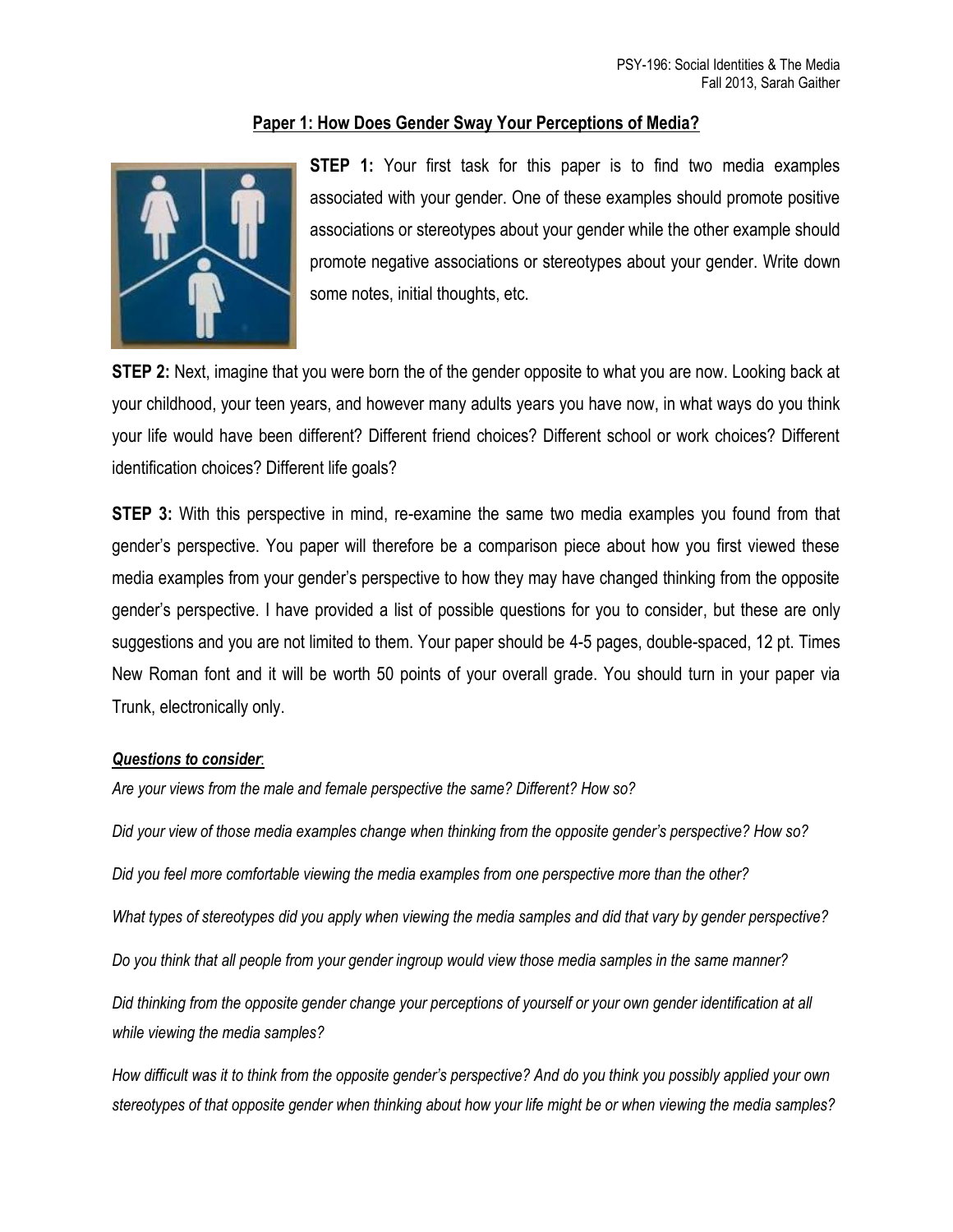#### **Paper 2: Racial and/or Ethnic Autobiography**



*Race and ethnicity are largely represented in the media, but what does race and ethnicity mean to you? How do you identify with it? How does that identification affect your views, behavior and treatment?* 

In your second paper, I would like you to explore your own racial and/or ethnic identity. True, your racial and ethnic identity may be intertwined with

each other or you may think that you have one and not the other, and these may also overlap with other identities you may have. That is why I have given you the option to write about either your racial and/or ethnic identity. There is no right or wrong answer. I know that this assignment may be harder for some of you than others, so please feel free to come and speak with me if you would like any guidance at all. I have provided a list of suggested topics you could address in your paper, but these are only suggestions and you are not limited to them. Your paper should be 4-5 pages, double-spaced, 12 pt. Times New Roman font and it is worth 50 points of your overall grade. You should turn in your paper via Trunk electronically only.

#### *Suggested Topics to Include in your Racial/Ethnic Exploration Paper*:

*What does the word race or ethnicity mean to you? When did you first notice your own race or ethnicity? How do others respond to your skin color or other phenotypical traits? Are there aspects of your racial or ethnic identity that you think others are unaware of? How has your racial or ethnic identification affected your life? Have you had any experiences with racism, prejudice, stereotypes, or discrimination? How have your friendships both within and outside of your racial or ethnic group affected your life? How identified are you with your race/ethnicity? Or you may also feel you do not identify with a race/ethnicity? Has your family contributed to your racial or ethnic identity? Has your racial or ethnic identity changed across your life? Yes or no, and when and how? Is there anything that you like or don't like about your racial or ethnic group? Has contexts such as friends, the media, school, workplaces, etc. affected your view of your racial or ethnic identity?*